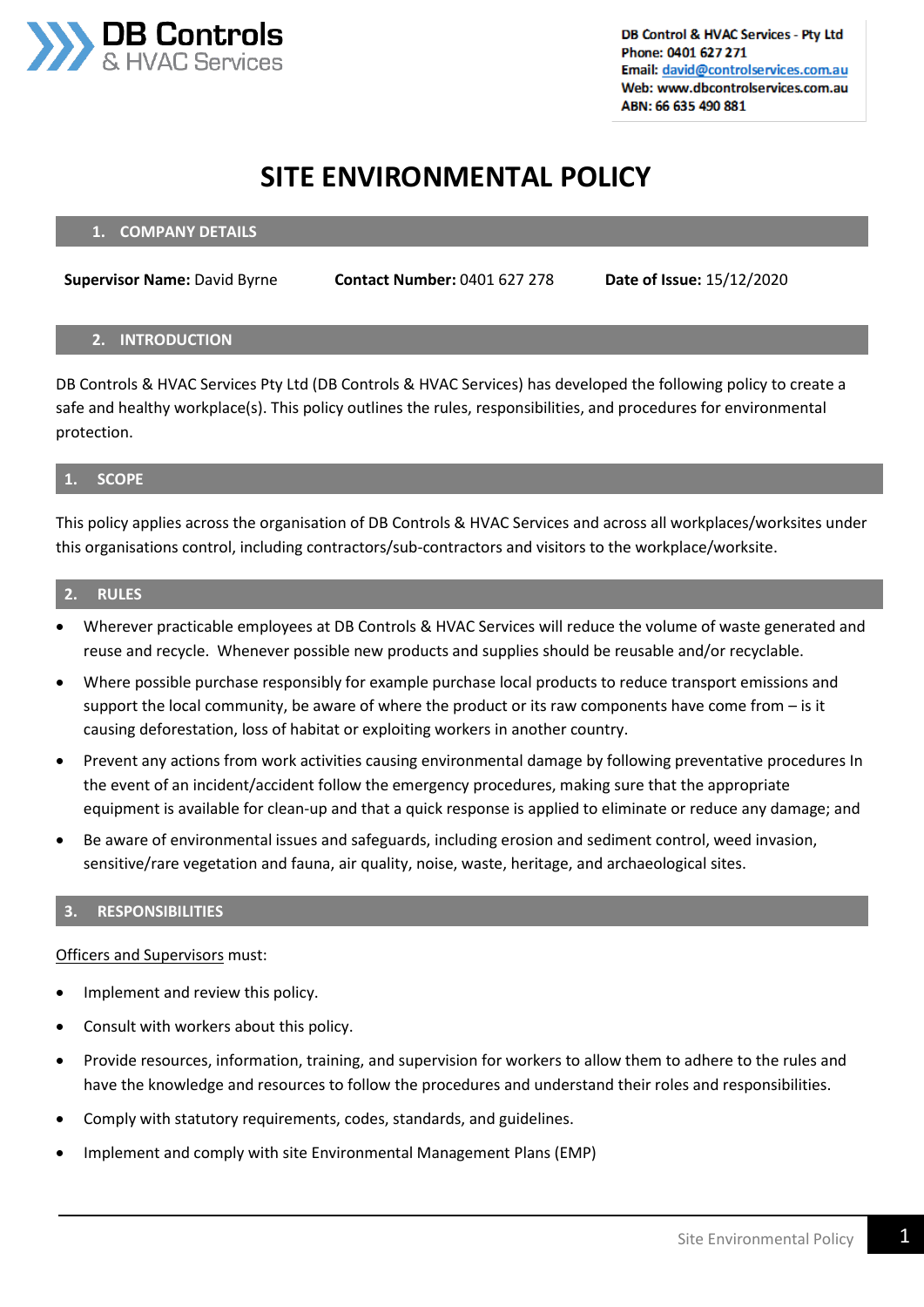

- Make sure all equipment is serviced and not showing visible emissions.
- Make sure noise and air pollution are monitored and kept to the appropriate levels.
- Provide areas for chemical storage and hosing down.
- Make sure all incidents are investigated and if required appropriate disciplinary action carried out; and
- Undertake site environmental inspections and fill out *Site Environmental Checklist,* and *Waste Management Plan*  when required.

#### Workers must:

- Comply with the rules of this policy and follow procedures.
- Use, store and dispose of chemicals as per the Safety Data Sheet (SDS).
- Remove waste from the workplace/worksite and place in designated receptacle/waste area.
- Reduce the damage to flora and fauna.
- Make sure correct measures are in place for sediment control.
- Report any incidents or complaints to the officer/supervisor.
- Wash machinery in designated area.
- Participate in consultation and training in relation to environmental management; and
- Advise officer or supervisor of any potential breaches of plans or statements, and sightings of rare plants or animals, fauna or archaeological or heritage items.

## **4. PROCEDURES**

### Responsible Behaviour

- Dispose of rubbish responsibly, either recycle or place in designated receptacle/area.
- Prevent chemicals and other foreign material from entering drains, gutters or contaminating ground soil.
- Wash down plant and equipment in designated area if available, make sure site soil and weed seeds are contained and not spread to another site or allowed to enter drains or gutters.

### Failure of Erosion/Sediment Control Device

- Prevent further escape of sediment.
- Contain escaped material, using silt fence, hay bales, pipes etc.
- Notify officer or supervisor of incident.
- Repair or replace failed device as appropriate.
- Dig/scrape up escaped material. Take care prevent further damage to the site or vegetation and monitor for effectiveness until re-stabilised; and
- Officer or supervisor to record incident.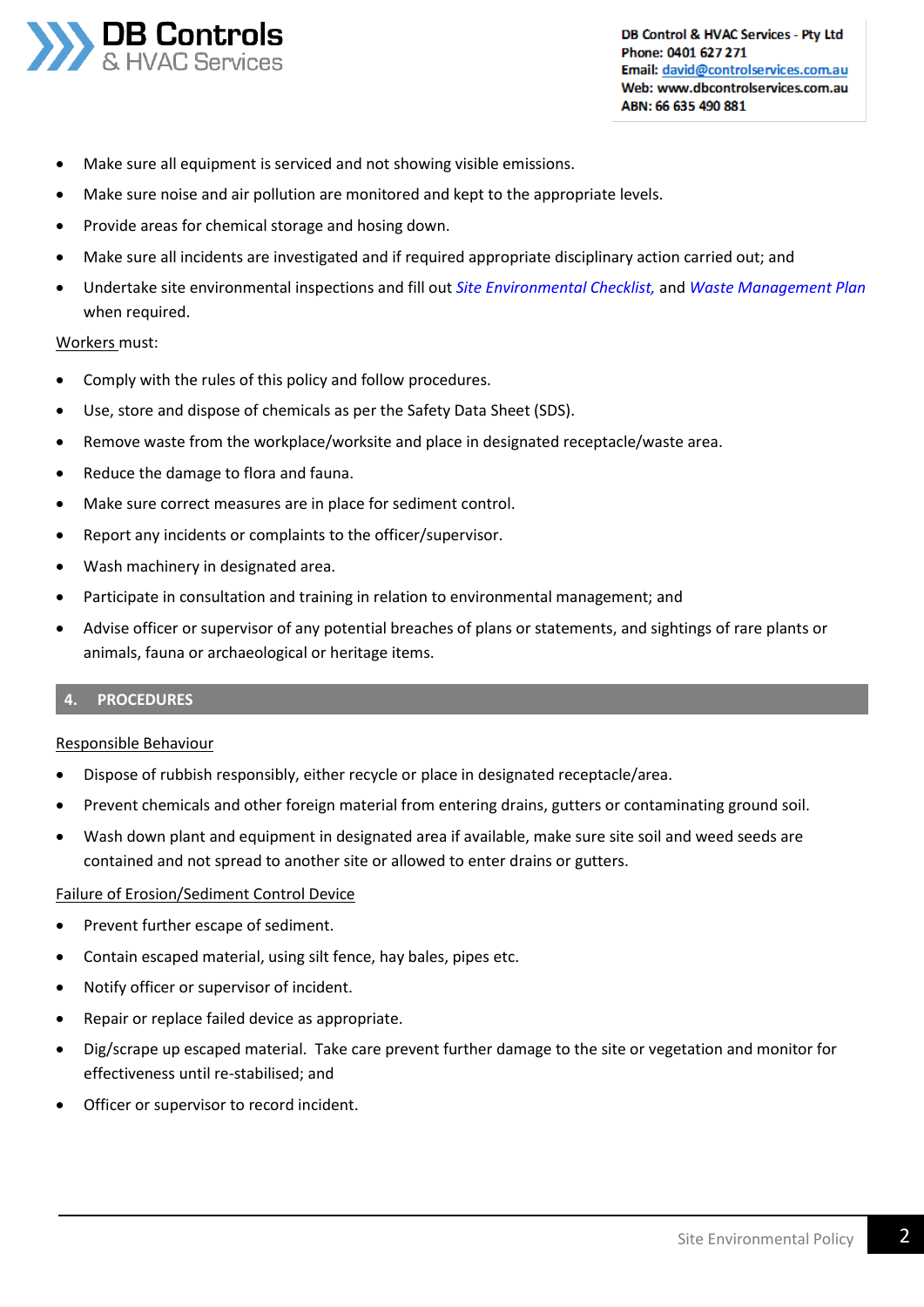

DB Control & HVAC Services - Pty Ltd Phone: 0401 627 271 Email: david@controlservices.com.au Web: www.dbcontrolservices.com.au ABN: 66 635 490 881

## Bank/Slope Failure

- Stabilise toe of slope to prevent sediment escape by using aggregate bags, silt fence, logs, hay bales, pipes etc.
- Notify officer/supervisor of the incident.
- Divert water away from failed fence.
- Protect area from further collapse as appropriate.
- Restore as advised by officer/supervisor; and
- Monitor for effectiveness until stabilised.

## Waste

- Know what types of waste will be generated during excavation, demolition, and construction.
- Check the council development consent and environment protection licence to make sure the waste facility can lawfully accept the waste.
- Prepare and implement a *Waste Management Plan*.
- Regularly update the waste management plan to record how waste is managed and audit where waste is taken.
- Dispose of chemicals and hazardous substances as directed on the SDS.
- Keep accurate written records such as:
	- o Who transported the waste (company name, ABN, vehicle registration and driver details, date and time of transport, description of waste)
	- o Copies of waste dockets/receipts for the waste facility (date and time of delivery, name and address of the facility, its ABN, contact person)

## Discovery of Rare or Endangered Species

- Stop work.
- Notify officer or supervisor.
- If a plant is found, mark location of plants. If an animal, mark location where sighted.
- Officer/supervisor to identify/arrange identification of species.
- If confirmed significant, officer/supervisor to liaise with relevant local and state government authorities; and
- Recommence work when cleared by officer/supervisor.

### Discovery of Archaeological/Heritage Item(s)

- Stop work.
- Do not further disturb the area.
- Notify officer/supervisor.
- Officer/supervisor to arrange appraisal of specimen.
- If confirmed significant, officer/supervisor to liaise with relevant local and state government authorities; and
- Recommence work when cleared by officer/supervisor.